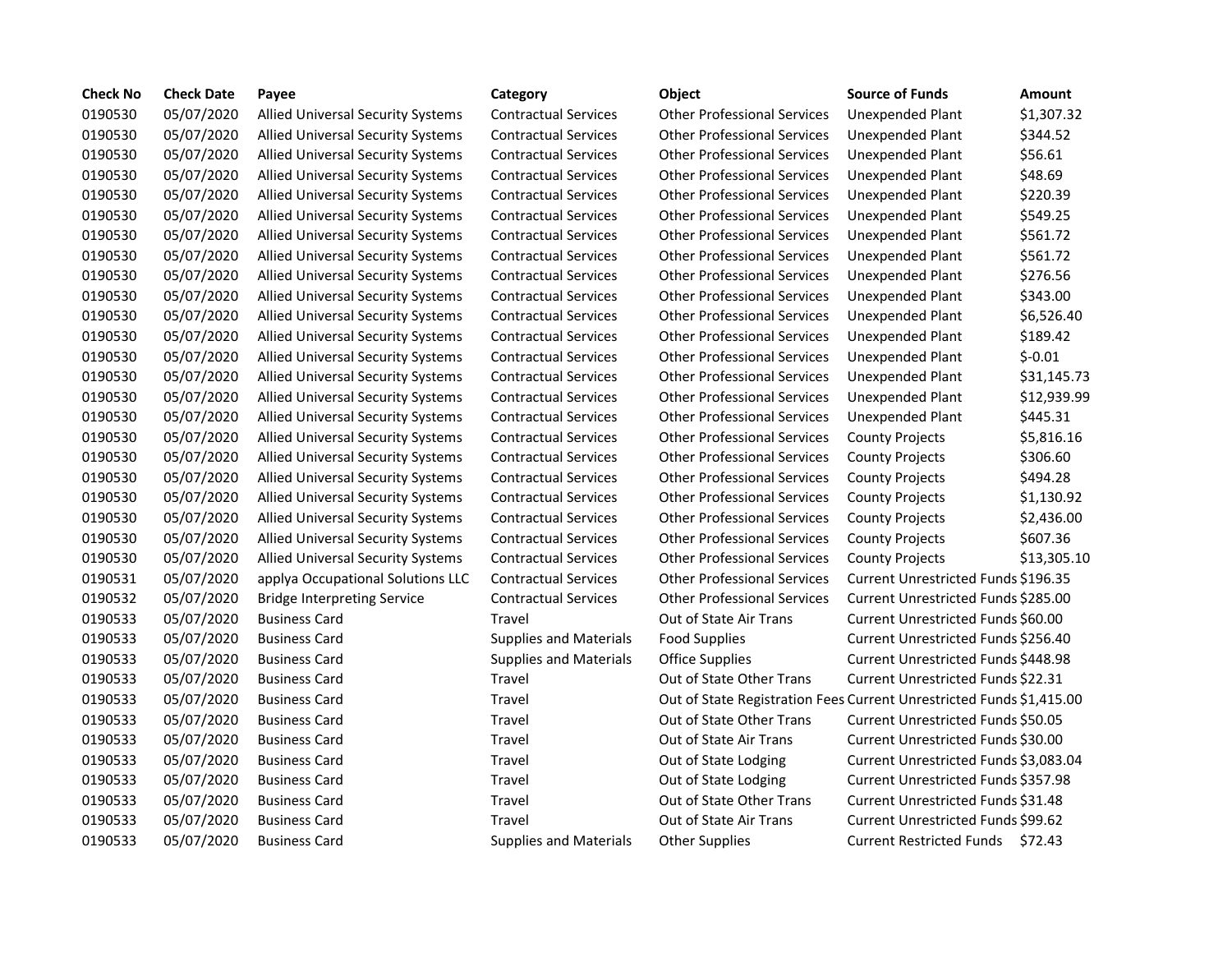| <b>Check No</b> | <b>Check Date</b> | Payee                             | Category                                       | Object                                                                | <b>Source of Funds</b>                  | <b>Amount</b> |
|-----------------|-------------------|-----------------------------------|------------------------------------------------|-----------------------------------------------------------------------|-----------------------------------------|---------------|
| 0190534         | 05/07/2020        | <b>Business Card</b>              | <b>Supplies and Materials</b>                  | <b>Office Supplies</b>                                                | Current Unrestricted Funds \$314.19     |               |
| 0190534         | 05/07/2020        | <b>Business Card</b>              | <b>Fixed Charges</b>                           | Dues & Membership Fees                                                | Current Unrestricted Funds \$970.00     |               |
| 0190534         | 05/07/2020        | <b>Business Card</b>              | Travel                                         | <b>Out of State Air Trans</b>                                         | Current Unrestricted Funds \$500.30     |               |
| 0190535         | 05/07/2020        | Cherry Tree, LLC                  | <b>Fixed Charges</b>                           | Rent Non State                                                        | Current Unrestricted Funds \$8,532.50   |               |
| 0190536         | 05/07/2020        | Chester Metropolitan District     | <b>Contractual Services</b>                    | <b>Utilities</b>                                                      | Current Unrestricted Funds \$47.07      |               |
| 0190537         | 05/07/2020        | City of Rock Hill                 | <b>Supplies and Materials</b>                  | Fuel                                                                  | Current Unrestricted Funds \$316.82     |               |
| 0190537         | 05/07/2020        | City of Rock Hill                 | <b>Supplies and Materials</b>                  | Fuel                                                                  | Current Unrestricted Funds \$441.47     |               |
| 0190538         | 05/07/2020        | Dade Paper and Bag Co             | <b>Supplies and Materials</b>                  | Janitorial Supplies                                                   | Current Unrestricted Funds \$888.59     |               |
| 0190539         | 05/07/2020        | Data Network Solutions Inc        | <b>Contractual Services</b>                    | <b>Other Contractual Services</b>                                     | Current Unrestricted Funds \$9,875.00   |               |
| 0190539         | 05/07/2020        | Data Network Solutions Inc        | <b>Contractual Services</b>                    | <b>Other Contractual Services</b>                                     | Current Unrestricted Funds \$121.50     |               |
| 0190539         | 05/07/2020        | Data Network Solutions Inc        | <b>Contractual Services</b>                    | <b>Other Contractual Services</b>                                     | Current Unrestricted Funds \$121.50     |               |
| 0190539         | 05/07/2020        | Data Network Solutions Inc        | <b>Contractual Services</b>                    | <b>Other Contractual Services</b>                                     | Current Unrestricted Funds \$124.20     |               |
| 0190539         | 05/07/2020        | Data Network Solutions Inc        | <b>Contractual Services</b>                    | <b>Other Contractual Services</b>                                     | Current Unrestricted Funds \$124.20     |               |
| 0190539         | 05/07/2020        | Data Network Solutions Inc        | <b>Contractual Services</b>                    | <b>Other Contractual Services</b>                                     | Current Unrestricted Funds \$394.20     |               |
| 0190539         | 05/07/2020        | Data Network Solutions Inc        | <b>Contractual Services</b>                    | <b>Other Contractual Services</b>                                     | Current Unrestricted Funds \$218.70     |               |
| 0190540         | 05/07/2020        | Davis & Floyd, Inc.               | Permanent Improvements Fees, Arch, Eng & Other |                                                                       | Unexpended Plant                        | \$2,197.00    |
| 0190541         | 05/07/2020        | Dell Computer Corporation         | Equipment                                      | Non Capitalized Equipment                                             | <b>Current Restricted Funds</b>         | \$1,902.44    |
| 0190541         | 05/07/2020        | Dell Computer Corporation         | Equipment                                      | Non Capitalized Equipment                                             | <b>Current Restricted Funds</b>         | $$-0.01$      |
| 0190542         | 05/07/2020        | Graybar Electric Co               | <b>Contractual Services</b>                    | General Repair                                                        | Current Unrestricted Funds \$451.54     |               |
| 0190543         | 05/07/2020        | <b>Gruber Power Services</b>      | <b>Contractual Services</b>                    | <b>Other Contractual Services</b>                                     | Current Unrestricted Funds \$1,683.39   |               |
| 0190543         | 05/07/2020        | <b>Gruber Power Services</b>      | <b>Contractual Services</b>                    | <b>Other Contractual Services</b>                                     | Current Unrestricted Funds \$1,291.68   |               |
| 0190543         | 05/07/2020        | <b>Gruber Power Services</b>      | <b>Contractual Services</b>                    | <b>Other Contractual Services</b>                                     | Current Unrestricted Funds \$-0.01      |               |
| 0190544         | 05/07/2020        | <b>Interior Plantscapes LLC</b>   | <b>Contractual Services</b>                    | <b>Other Professional Services</b>                                    | Current Unrestricted Funds \$305.00     |               |
| 0190545         | 05/07/2020        | Interstate Supply Company Inc     | <b>Supplies and Materials</b>                  | Janitorial Supplies                                                   | Current Unrestricted Funds \$802.33     |               |
| 0190546         | 05/07/2020        | Midwest Tape, LLC                 | Equipment                                      | Library Books, Maps & Film                                            | Current Unrestricted Funds \$105.97     |               |
| 0190546         | 05/07/2020        | Midwest Tape, LLC                 | Equipment                                      | Library Books, Maps & Film                                            | Current Unrestricted Funds \$140.18     |               |
| 0190546         | 05/07/2020        | Midwest Tape, LLC                 | Equipment                                      | Library Books, Maps & Film                                            | Current Unrestricted Funds \$183.94     |               |
| 0190546         | 05/07/2020        | Midwest Tape, LLC                 | Equipment                                      | Library Books, Maps & Film                                            | Current Unrestricted Funds \$230.13     |               |
| 0190548         | 05/07/2020        | Siteone Landscape Supply, Llc     | <b>Supplies and Materials</b>                  | <b>Maintenance Supplies</b>                                           | Current Unrestricted Funds \$445.12     |               |
| 0190549         | 05/07/2020        | York County Natural Gas Authority | Permanent Improvements Renov of Build & Add    |                                                                       | Unexpended Plant                        | \$1,116.00    |
| 0190550         | 05/14/2020        | ADC Engineering, Inc              | Permanent Improvements Fees, Arch, Eng & Other |                                                                       | <b>County Projects</b>                  | \$750.00      |
| 0190551         | 05/14/2020        | <b>Bank of America</b>            | <b>Current Liabilities</b>                     | A/P Bank of America                                                   | Current Unrestricted Funds \$153,225.46 |               |
| 0190560         | 05/14/2020        | <b>Business Card</b>              | <b>Supplies and Materials</b>                  | Postage                                                               | Current Unrestricted Funds \$137.15     |               |
| 0190560         | 05/14/2020        | <b>Business Card</b>              | <b>Supplies and Materials</b>                  | <b>Education Supplies</b>                                             | Current Unrestricted Funds \$679.15     |               |
| 0190560         | 05/14/2020        | <b>Business Card</b>              | Travel                                         | Out of State Registration Fees Current Unrestricted Funds \$-60.00    |                                         |               |
| 0190560         | 05/14/2020        | <b>Business Card</b>              | <b>Contractual Services</b>                    | Telephone                                                             | Current Unrestricted Funds \$172.35     |               |
| 0190560         | 05/14/2020        | <b>Business Card</b>              | Travel                                         | Out of State Registration Fees Current Unrestricted Funds \$-1,050.00 |                                         |               |
|                 |                   |                                   |                                                |                                                                       |                                         |               |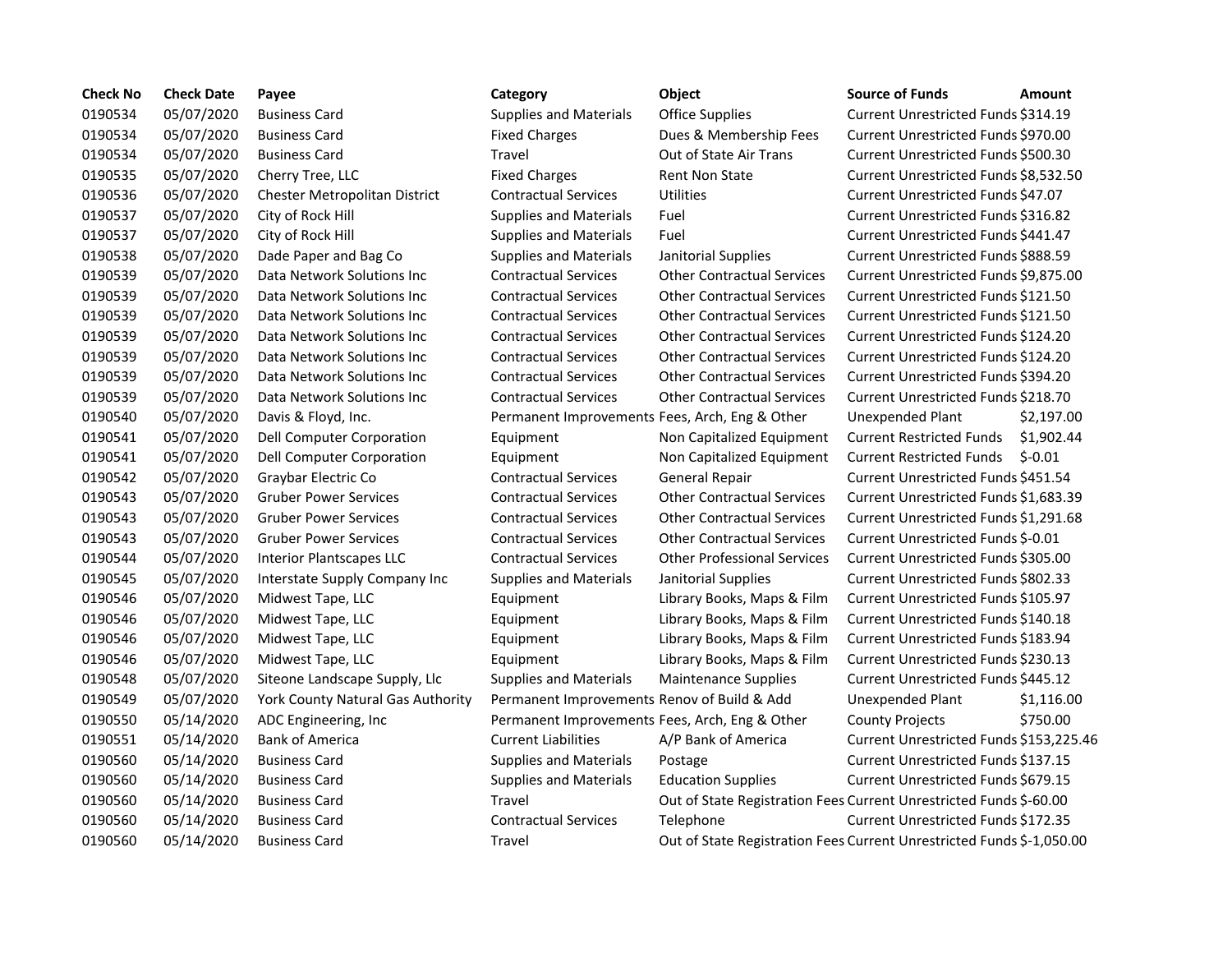| <b>Check No</b> | <b>Check Date</b> | Payee                                                  | Category                      | Object                             | <b>Source of Funds</b>                     | Amount |
|-----------------|-------------------|--------------------------------------------------------|-------------------------------|------------------------------------|--------------------------------------------|--------|
| 0190560         | 05/14/2020        | <b>Business Card</b>                                   | <b>Travel</b>                 | In State Lodging                   | Current Unrestricted Funds \$770.96        |        |
| 0190560         | 05/14/2020        | <b>Business Card</b>                                   | <b>Supplies and Materials</b> | <b>Office Supplies</b>             | Current Unrestricted Funds \$105.88        |        |
| 0190561         | 05/14/2020        | <b>Canon Solutions America Inc.</b>                    | <b>Fixed Charges</b>          | Leased To Own Equip                | Current Unrestricted Funds \$781.10        |        |
| 0190563         | 05/14/2020        | Caretaker Management Service Inc                       | <b>Contractual Services</b>   | <b>Other Contractual Services</b>  | Current Unrestricted Funds \$1,500.0       |        |
| 0190563         | 05/14/2020        | Caretaker Management Service Inc                       | <b>Contractual Services</b>   | <b>Other Contractual Services</b>  | Current Unrestricted Funds \$400.00        |        |
| 0190563         | 05/14/2020        | Caretaker Management Service Inc                       | <b>Contractual Services</b>   | <b>Other Professional Services</b> | Current Unrestricted Funds \$450.00        |        |
| 0190564         | 05/14/2020        | Carolina Landscape Supplies Inc.                       | <b>Supplies and Materials</b> | <b>Maintenance Supplies</b>        | Current Unrestricted Funds \$1,362.8       |        |
| 0190570         | 05/14/2020        | Dodson Pest Control                                    | <b>Contractual Services</b>   | <b>Other Contractual Services</b>  | Current Unrestricted Funds \$586.40        |        |
| 0190576         | 05/14/2020        | Graybar Electric Co                                    | <b>Contractual Services</b>   | <b>General Repair</b>              | Current Unrestricted Funds \$136.05        |        |
| 0190588         | 05/14/2020        | <b>Maxient LLC</b>                                     | <b>Contractual Services</b>   | <b>Other Professional Services</b> | Current Unrestricted Funds \$3,000.0       |        |
| 0190588         | 05/14/2020        | <b>Maxient LLC</b>                                     | <b>Contractual Services</b>   | <b>Other Professional Services</b> | Current Unrestricted Funds \$3,000.0       |        |
| 0190602         | 05/14/2020        | Radco Construction Services Inc                        | <b>Contractual Services</b>   | <b>Other Professional Services</b> | Current Unrestricted Funds \$3,981.0       |        |
| 0190604         | 05/14/2020        | Rev.com Inc                                            | <b>Contractual Services</b>   | <b>Other Professional Services</b> | Current Unrestricted Funds \$46.25         |        |
| 0190608         | 05/14/2020        | Sc Department of Motor Vehicles                        | <b>Fixed Charges</b>          | Dues & Membership Fees             | Current Unrestricted Funds \$70.00         |        |
| 0190614         | 05/14/2020        | Southeastern Paper Group, Inc                          | <b>Supplies and Materials</b> | Janitorial Supplies                | Current Unrestricted Funds \$1,190.1       |        |
| 0190619         | 05/14/2020        | Waste Management of the Carolinas Contractual Services |                               | <b>Other Contractual Services</b>  | Current Unrestricted Funds \$438.18        |        |
| 0190627         | 05/14/2020        | Canon Solutions America Inc                            | <b>Fixed Charges</b>          | Leased To Own Equip                | Current Unrestricted Funds \$170.64        |        |
| 0190627         | 05/14/2020        | <b>Canon Solutions America Inc</b>                     | <b>Fixed Charges</b>          | Leased To Own Equip                | Current Unrestricted Funds \$142.04        |        |
| 0190627         | 05/14/2020        | Canon Solutions America Inc                            | <b>Fixed Charges</b>          | Leased To Own Equip                | <b>Current Unrestricted Funds \$453.06</b> |        |
| 0190627         | 05/14/2020        | <b>Canon Solutions America Inc.</b>                    | <b>Fixed Charges</b>          | Leased To Own Equip                | Current Unrestricted Funds \$10.26         |        |
| 0190628         | 05/14/2020        | <b>Wilson Nursery</b>                                  | <b>Supplies and Materials</b> | <b>Maintenance Supplies</b>        | Current Unrestricted Funds \$128.40        |        |
| 0190629         | 05/14/2020        | York Technical College Foundation                      | <b>Fixed Charges</b>          | <b>Rent Non State</b>              | Current Unrestricted Funds \$1,666.6       |        |
| 0190629         | 05/14/2020        | York Technical College Foundation                      | <b>Fixed Charges</b>          | <b>Rent Non State</b>              | Current Unrestricted Funds \$1,607.5       |        |
| 0190629         | 05/14/2020        | York Technical College Foundation                      | <b>Fixed Charges</b>          | <b>Rent Non State</b>              | Current Unrestricted Funds \$3,082.3       |        |
| 0190630         | 05/14/2020        | York Technical College Foundation                      | <b>Fixed Charges</b>          | <b>Rent Non State</b>              | Current Unrestricted Funds \$1,607.5       |        |
| 0190630         | 05/14/2020        | York Technical College Foundation                      | <b>Fixed Charges</b>          | <b>Rent Non State</b>              | Current Unrestricted Funds \$3,082.3       |        |
| 0190630         | 05/14/2020        | York Technical College Foundation                      | <b>Fixed Charges</b>          | <b>Rent Non State</b>              | Current Unrestricted Funds \$1,666.6       |        |
| 0190631         | 05/21/2020        | Airgas Usa, Llc                                        | <b>Supplies and Materials</b> | <b>Education Supplies</b>          | Current Unrestricted Funds \$23.11         |        |
| 0190631         | 05/21/2020        | Airgas Usa, Llc                                        | <b>Supplies and Materials</b> | <b>Major Supplies</b>              | Current Unrestricted Funds \$3,891.0       |        |
| 0190632         | 05/21/2020        | Campus Works, Inc.                                     | <b>Contractual Services</b>   | <b>Other Professional Services</b> | Current Unrestricted Funds \$11,998        |        |
| 0190633         | 05/21/2020        | Caretaker Management Service Inc                       | <b>Contractual Services</b>   | <b>Other Professional Services</b> | Current Unrestricted Funds \$450.00        |        |
| 0190634         | 05/21/2020        | Carolina Elevator Service Inc                          | <b>Contractual Services</b>   | <b>Other Contractual Services</b>  | Current Unrestricted Funds \$408.83        |        |
| 0190634         | 05/21/2020        | Carolina Elevator Service Inc                          | <b>Contractual Services</b>   | <b>Other Contractual Services</b>  | Current Unrestricted Funds \$679.40        |        |
| 0190634         | 05/21/2020        | Carolina Elevator Service Inc                          | <b>Contractual Services</b>   | <b>Other Contractual Services</b>  | Current Unrestricted Funds \$-679.40       |        |
| 0190635         | 05/21/2020        | City of Rock Hill                                      | <b>Supplies and Materials</b> | Fuel                               | Current Unrestricted Funds \$361.27        |        |
| 0190637         | 05/21/2020        | Data Network Solutions Inc                             | <b>Contractual Services</b>   | <b>Other Contractual Services</b>  | Current Unrestricted Funds \$6,913.5       |        |
| 0190637         | 05/21/2020        | Data Network Solutions Inc                             | <b>Contractual Services</b>   | <b>Other Contractual Services</b>  | Current Unrestricted Funds \$528.00        |        |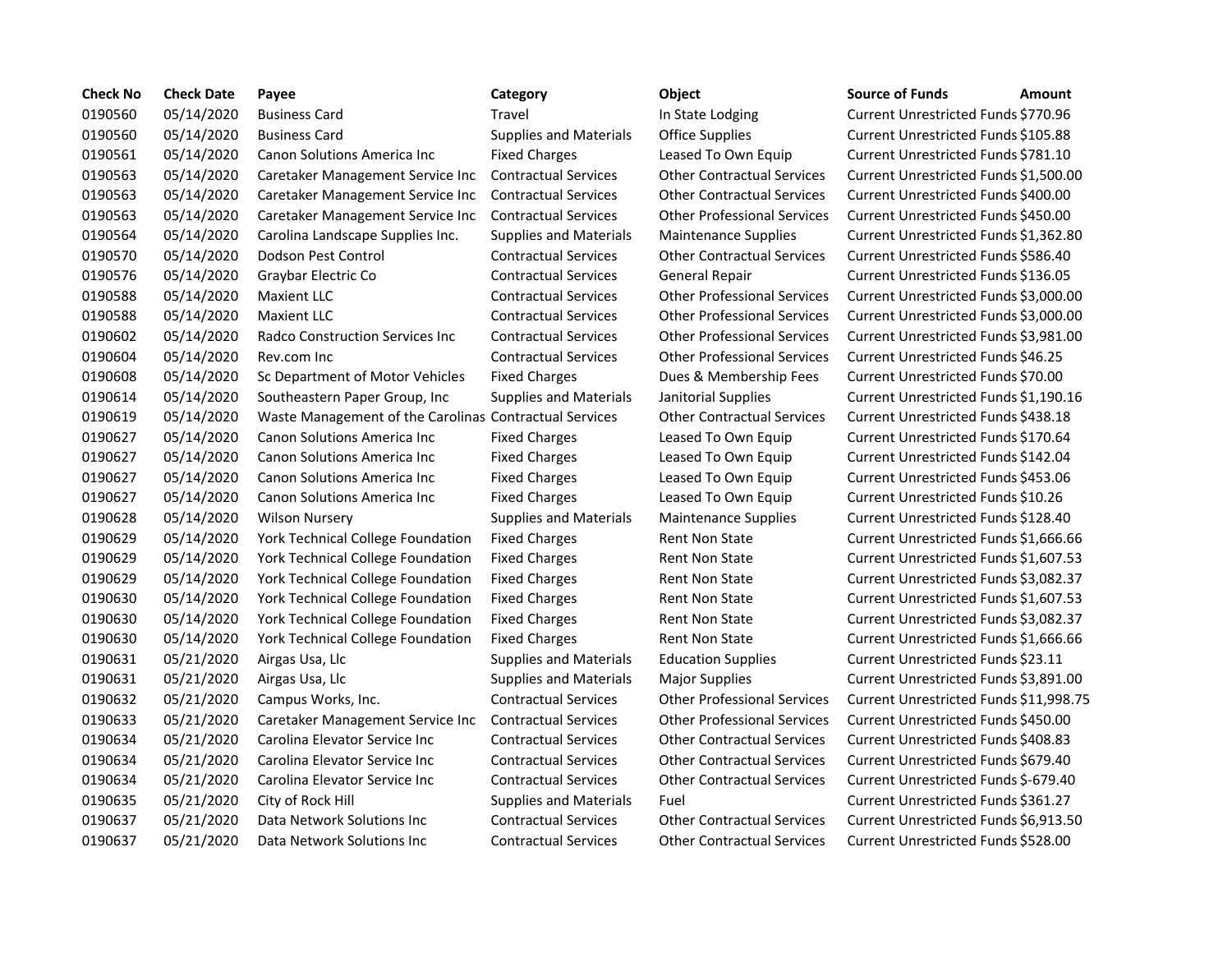| <b>Check No</b> | <b>Check Date</b> | Payee                               | Category                                       | Object                             | <b>Source of Funds</b>               | Amount    |
|-----------------|-------------------|-------------------------------------|------------------------------------------------|------------------------------------|--------------------------------------|-----------|
| 0190637         | 05/21/2020        | Data Network Solutions Inc          | <b>Contractual Services</b>                    | <b>Other Contractual Services</b>  | Current Unrestricted Funds \$330.00  |           |
| 0190637         | 05/21/2020        | Data Network Solutions Inc          | <b>Contractual Services</b>                    | <b>Other Contractual Services</b>  | Current Unrestricted Funds \$49.40   |           |
| 0190638         | 05/21/2020        | Eagle Wood, Inc                     | Permanent Improvements Other Permanent Imp     |                                    | Unexpended Plant                     | \$97,430  |
| 0190639         | 05/21/2020        | ESP Associates, Inc.                | Permanent Improvements Fees, Arch, Eng & Other |                                    | Unexpended Plant                     | \$4,219.3 |
| 0190639         | 05/21/2020        | ESP Associates, Inc.                | Permanent Improvements Reimbursables           |                                    | Unexpended Plant                     | \$203.00  |
| 0190642         | 05/21/2020        | Hypersign LLC                       | <b>Contractual Services</b>                    | <b>Other Contractual Services</b>  | Current Unrestricted Funds \$4,188.0 |           |
| 0190642         | 05/21/2020        | <b>Hypersign LLC</b>                | <b>Contractual Services</b>                    | <b>Other Contractual Services</b>  | Current Unrestricted Funds \$488.59  |           |
| 0190643         | 05/21/2020        | IData Incorporated                  | <b>Contractual Services</b>                    | <b>Other Professional Services</b> | Current Unrestricted Funds \$270.00  |           |
| 0190644         | 05/21/2020        | Lawmen's Distribution, LLC          | <b>Supplies and Materials</b>                  | <b>Other Supplies</b>              | Current Unrestricted Funds \$96.17   |           |
| 0190644         | 05/21/2020        | Lawmen's Distribution, LLC          | <b>Supplies and Materials</b>                  | <b>Other Supplies</b>              | Current Unrestricted Funds \$67.66   |           |
| 0190645         | 05/21/2020        | Lowes Home Centers                  | <b>Contractual Services</b>                    | General Repair                     | Current Unrestricted Funds \$74.13   |           |
| 0190645         | 05/21/2020        | Lowes Home Centers                  | <b>Contractual Services</b>                    | <b>General Repair</b>              | Current Unrestricted Funds \$53.85   |           |
| 0190645         | 05/21/2020        | Lowes Home Centers                  | <b>Contractual Services</b>                    | <b>General Repair</b>              | Current Unrestricted Funds \$57.88   |           |
| 0190645         | 05/21/2020        | Lowes Home Centers                  | <b>Contractual Services</b>                    | General Repair                     | Current Unrestricted Funds \$13.04   |           |
| 0190645         | 05/21/2020        | Lowes Home Centers                  | <b>Contractual Services</b>                    | <b>General Repair</b>              | Current Unrestricted Funds \$25.40   |           |
| 0190646         | 05/21/2020        | National Association of Education O | <b>Fixed Charges</b>                           | Dues & Membership Fees             | Current Unrestricted Funds \$50.00   |           |
| 0190647         | 05/21/2020        | Natl Assoc for the Edu of Young Chi | <b>Fixed Charges</b>                           | Dues & Membership Fees             | Current Unrestricted Funds \$1,683.0 |           |
| 0190648         | 05/21/2020        | OSS LLC                             | <b>Contractual Services</b>                    | <b>General Repair</b>              | Current Unrestricted Funds \$1,800.0 |           |
| 0190648         | 05/21/2020        | OSS LLC                             | <b>Contractual Services</b>                    | <b>General Repair</b>              | Current Unrestricted Funds \$3,750.0 |           |
| 0190648         | 05/21/2020        | OSS LLC                             | <b>Contractual Services</b>                    | <b>General Repair</b>              | Current Unrestricted Funds \$1,160.0 |           |
| 0190649         | 05/21/2020        | <b>Porter Paints</b>                | <b>Contractual Services</b>                    | <b>General Repair</b>              | Current Unrestricted Funds \$53.15   |           |
| 0190649         | 05/21/2020        | <b>Porter Paints</b>                | <b>Contractual Services</b>                    | <b>General Repair</b>              | Current Unrestricted Funds \$68.98   |           |
| 0190650         | 05/21/2020        | <b>Record Storage Systems</b>       | <b>Contractual Services</b>                    | Data Processing Serv               | Current Unrestricted Funds \$170.00  |           |
| 0190651         | 05/21/2020        | The Sherwin-Williams Co.            | <b>Contractual Services</b>                    | <b>General Repair</b>              | Current Unrestricted Funds \$152.73  |           |
| 0190653         | 05/21/2020        | Solarwinds Inc                      | <b>Contractual Services</b>                    | <b>Other Contractual Services</b>  | Current Unrestricted Funds \$3,162.0 |           |
| 0190654         | 05/21/2020        | Southeastern Paper Group, Inc       | <b>Supplies and Materials</b>                  | Janitorial Supplies                | Current Unrestricted Funds \$682.02  |           |
| 0190655         | 05/21/2020        | Stericycle Inc                      | <b>Contractual Services</b>                    | <b>Other Professional Services</b> | Current Unrestricted Funds \$4.89    |           |
| 0190655         | 05/21/2020        | Stericycle Inc                      | <b>Contractual Services</b>                    | <b>Other Professional Services</b> | Current Unrestricted Funds \$83.15   |           |
| 0190655         | 05/21/2020        | Stericycle Inc                      | <b>Contractual Services</b>                    | <b>Other Professional Services</b> | Current Unrestricted Funds \$4.89    |           |
| 0190655         | 05/21/2020        | Stericycle Inc                      | <b>Contractual Services</b>                    | <b>Other Professional Services</b> | Current Unrestricted Funds \$229.89  |           |
| 0190655         | 05/21/2020        | Stericycle Inc                      | <b>Contractual Services</b>                    | <b>Other Professional Services</b> | Current Unrestricted Funds \$166.30  |           |
| 0190656         | 05/21/2020        | World Design Marketing              | <b>Contractual Services</b>                    | <b>Other Professional Services</b> | Current Unrestricted Funds \$11,250  |           |
| 0190657         | 05/21/2020        | Youvisit Llc                        | <b>Contractual Services</b>                    | <b>Other Professional Services</b> | Current Unrestricted Funds \$1,403.  |           |
| 0190657         | 05/21/2020        | Youvisit Llc                        | <b>Contractual Services</b>                    | <b>Other Professional Services</b> | Current Unrestricted Funds \$1,403.  |           |
| 0190663         | 05/28/2020        | Adams Outdoor Advertising of Nc     | <b>Contractual Services</b>                    | Advertising                        | Current Unrestricted Funds \$1,999.8 |           |
| 0190664         | 05/28/2020        | AKA Comp Solutions, Inc.            | <b>Contractual Services</b>                    | Data Processing Serv               | Current Unrestricted Funds \$2,227.5 |           |
| 0190665         | 05/28/2020        | Jack L. Anthony, JR                 | <b>Contractual Services</b>                    | <b>Other Professional Services</b> | Current Unrestricted Funds \$3,500.0 |           |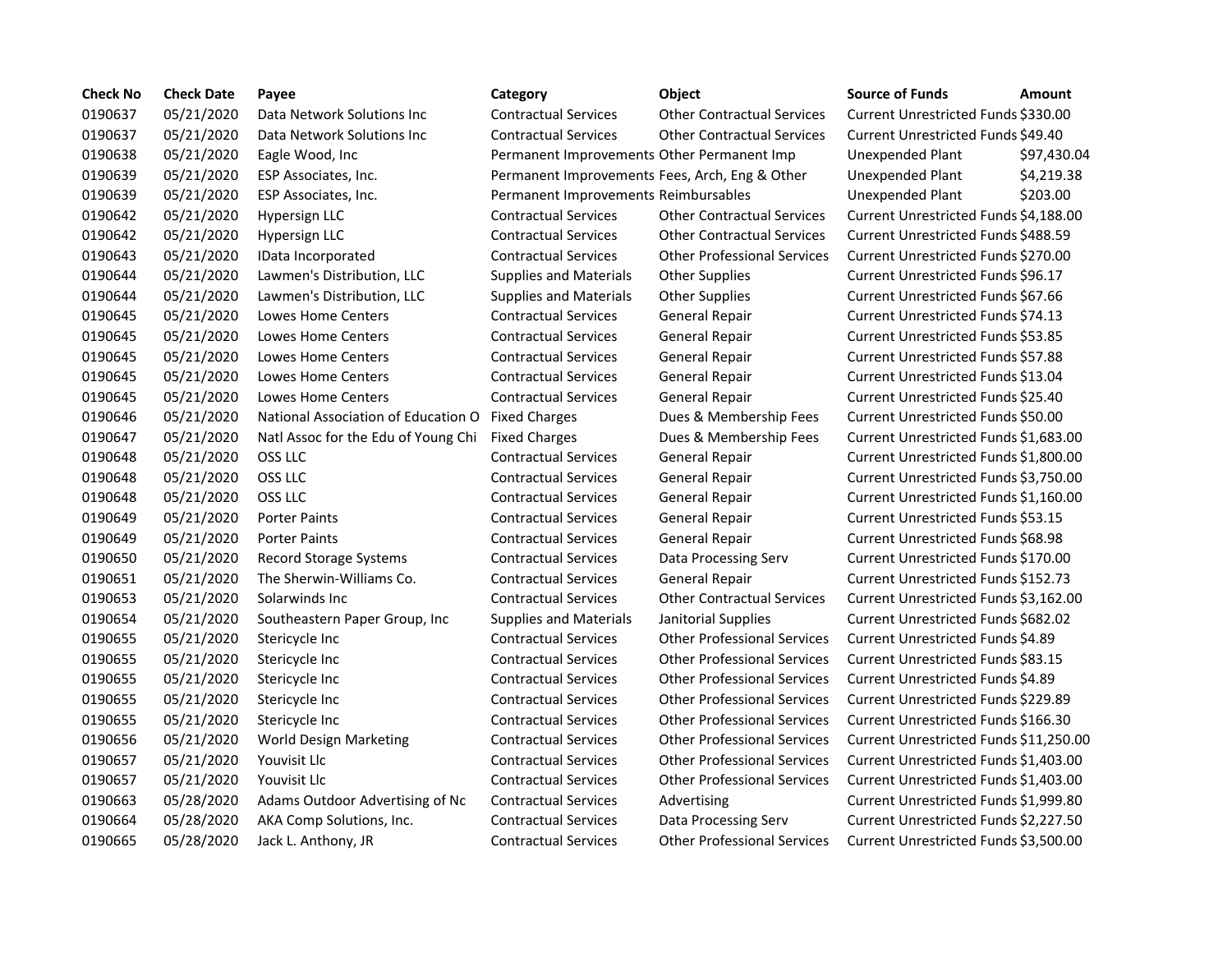| <b>Check No</b> | <b>Check Date</b> | Payee                                                  | Category                                       | <b>Object</b>                        | <b>Source of Funds</b>                | <b>Amount</b> |
|-----------------|-------------------|--------------------------------------------------------|------------------------------------------------|--------------------------------------|---------------------------------------|---------------|
| 0190666         | 05/28/2020        | <b>Atlanta Dental Supply</b>                           | <b>Supplies and Materials</b>                  | <b>Education Supplies</b>            | <b>Current Restricted Funds</b>       | $$-0.01$      |
| 0190666         | 05/28/2020        | <b>Atlanta Dental Supply</b>                           | <b>Supplies and Materials</b>                  | <b>Education Supplies</b>            | <b>Current Restricted Funds</b>       | \$4,547.00    |
| 0190666         | 05/28/2020        | <b>Atlanta Dental Supply</b>                           | <b>Supplies and Materials</b>                  | <b>Education Supplies</b>            | <b>Current Restricted Funds</b>       | \$9,328.50    |
| 0190666         | 05/28/2020        | Atlanta Dental Supply                                  | <b>Supplies and Materials</b>                  | <b>Education Supplies</b>            | <b>Current Restricted Funds</b>       | \$1,167.00    |
| 0190666         | 05/28/2020        | <b>Atlanta Dental Supply</b>                           | <b>Supplies and Materials</b>                  | <b>Education Supplies</b>            | <b>Current Restricted Funds</b>       | \$0.94        |
| 0190667         | 05/28/2020        | Barnes and Noble College Bookstore Current Liabilities |                                                | A/P College Barnes & Noble           | Current Unrestricted Funds \$508.81   |               |
| 0190668         | 05/28/2020        | Barnes and Noble College Bookstore Current Liabilities |                                                | A/P Student Barnes & Noble           | Current Unrestricted Funds \$2,387.33 |               |
| 0190669         | 05/28/2020        | <b>Canon Solutions America Inc.</b>                    | <b>Fixed Charges</b>                           | <b>Rental Other</b>                  | Current Unrestricted Funds \$92.80    |               |
| 0190670         | 05/28/2020        | Carolina Training Associates Inc                       | Equipment                                      | <b>Educational Equipment</b>         | <b>Current Restricted Funds</b>       | $$-0.01$      |
| 0190670         | 05/28/2020        | Carolina Training Associates Inc                       | Equipment                                      | <b>Educational Equipment</b>         | <b>Current Restricted Funds</b>       | \$4,479.97    |
| 0190670         | 05/28/2020        | Carolina Training Associates Inc                       | Equipment                                      | <b>Educational Equipment</b>         | <b>Current Restricted Funds</b>       | \$7,194.10    |
| 0190671         | 05/28/2020        | Chester Metropolitan District                          | <b>Contractual Services</b>                    | <b>Utilities</b>                     | Current Unrestricted Funds \$554.98   |               |
| 0190672         | 05/28/2020        | Georgia Tech Research Corporation                      | <b>Supplies and Materials</b>                  | <b>Education Supplies</b>            | Current Unrestricted Funds \$2,500.00 |               |
| 0190672         | 05/28/2020        | Georgia Tech Research Corporation                      | <b>Supplies and Materials</b>                  | <b>Education Supplies</b>            | Current Unrestricted Funds \$1,575.00 |               |
| 0190673         | 05/28/2020        | Johnson Controls Fire Protection LP                    | <b>Contractual Services</b>                    | <b>Other Professional Services</b>   | Current Unrestricted Funds \$989.00   |               |
| 0190673         | 05/28/2020        | Johnson Controls Fire Protection LP                    | <b>Contractual Services</b>                    | <b>Other Professional Services</b>   | Current Unrestricted Funds \$1,920.00 |               |
| 0190674         | 05/28/2020        | Keck and Wood, Inc                                     | Permanent Improvements Fees, Arch, Eng & Other |                                      | Unexpended Plant                      | \$1,750.00    |
| 0190674         | 05/28/2020        | Keck and Wood, Inc                                     | Permanent Improvements Fees, Arch, Eng & Other |                                      | <b>Master Plan</b>                    | \$5,520.00    |
| 0190674         | 05/28/2020        | Keck and Wood, Inc                                     | Permanent Improvements Fees, Arch, Eng & Other |                                      | Master Plan                           | \$2,981.25    |
| 0190676         | 05/28/2020        | Marvin E. Orr, III                                     | <b>Contractual Services</b>                    | <b>Other Professional Services</b>   | Current Unrestricted Funds \$2,000.00 |               |
| 0190678         | 05/28/2020        | Peoples First Insurance                                | <b>Contractual Services</b>                    | <b>Other Professional Services</b>   | Current Unrestricted Funds \$2,691.34 |               |
| 0190679         | 05/28/2020        | S C Association of Technical Colleg                    | <b>Fixed Charges</b>                           | Dues & Membership Fees               | Current Unrestricted Funds \$1,731.00 |               |
| 0190680         | 05/28/2020        | The Sherwin-Williams Co.                               | <b>Contractual Services</b>                    | <b>General Repair</b>                | Current Unrestricted Funds \$50.91    |               |
| 0190680         | 05/28/2020        | The Sherwin-Williams Co.                               | <b>Contractual Services</b>                    | <b>General Repair</b>                | Current Unrestricted Funds \$220.26   |               |
| 0190681         | 05/28/2020        | Single Source Apparel, Inc.                            | <b>Supplies and Materials</b>                  | <b>Other Supplies</b>                | Current Unrestricted Funds \$9,750.00 |               |
| 0190681         | 05/28/2020        | Single Source Apparel, Inc.                            | <b>Supplies and Materials</b>                  | <b>Other Supplies</b>                | Current Unrestricted Funds \$1,950.00 |               |
| 0190681         | 05/28/2020        | Single Source Apparel, Inc.                            | <b>Supplies and Materials</b>                  | <b>Other Supplies</b>                | Current Unrestricted Funds \$350.76   |               |
| 0190682         | 05/28/2020        | Teleflex Llc                                           | <b>Supplies and Materials</b>                  | <b>Education Supplies</b>            | <b>Current Restricted Funds</b>       | $S-0.06$      |
| 0190682         | 05/28/2020        | <b>Teleflex Llc</b>                                    | <b>Supplies and Materials</b>                  | <b>Education Supplies</b>            | <b>Current Restricted Funds</b>       | \$660.00      |
| 0190682         | 05/28/2020        | <b>Teleflex Llc</b>                                    | <b>Supplies and Materials</b>                  | <b>Education Supplies</b>            | <b>Current Restricted Funds</b>       | \$40.00       |
| 0190682         | 05/28/2020        | <b>Teleflex Llc</b>                                    | <b>Supplies and Materials</b>                  | <b>Education Supplies</b>            | <b>Current Restricted Funds</b>       | \$158.00      |
| 0190682         | 05/28/2020        | Teleflex Llc                                           | <b>Supplies and Materials</b>                  | <b>Education Supplies</b>            | <b>Current Restricted Funds</b>       | \$158.00      |
| 0190682         | 05/28/2020        | Teleflex Llc                                           | <b>Supplies and Materials</b>                  | <b>Education Supplies</b>            | <b>Current Restricted Funds</b>       | \$158.00      |
| 0190682         | 05/28/2020        | <b>Teleflex Llc</b>                                    | <b>Supplies and Materials</b>                  | <b>Education Supplies</b>            | <b>Current Restricted Funds</b>       | \$158.00      |
| 0190682         | 05/28/2020        | <b>Teleflex Llc</b>                                    | <b>Supplies and Materials</b>                  | <b>Education Supplies</b>            | <b>Current Restricted Funds</b>       | \$9.24        |
| E0009157        | 05/01/2020        | <b>YTC Employee</b>                                    | <b>Travel</b>                                  | In State Priv Auto                   | Current Unrestricted Funds \$55.64    |               |
| E0009158        | 05/01/2020        | <b>YTC Employee</b>                                    | <b>Contractual Services</b>                    | <b>Education &amp; Training Serv</b> | Current Unrestricted Funds \$1,485.00 |               |